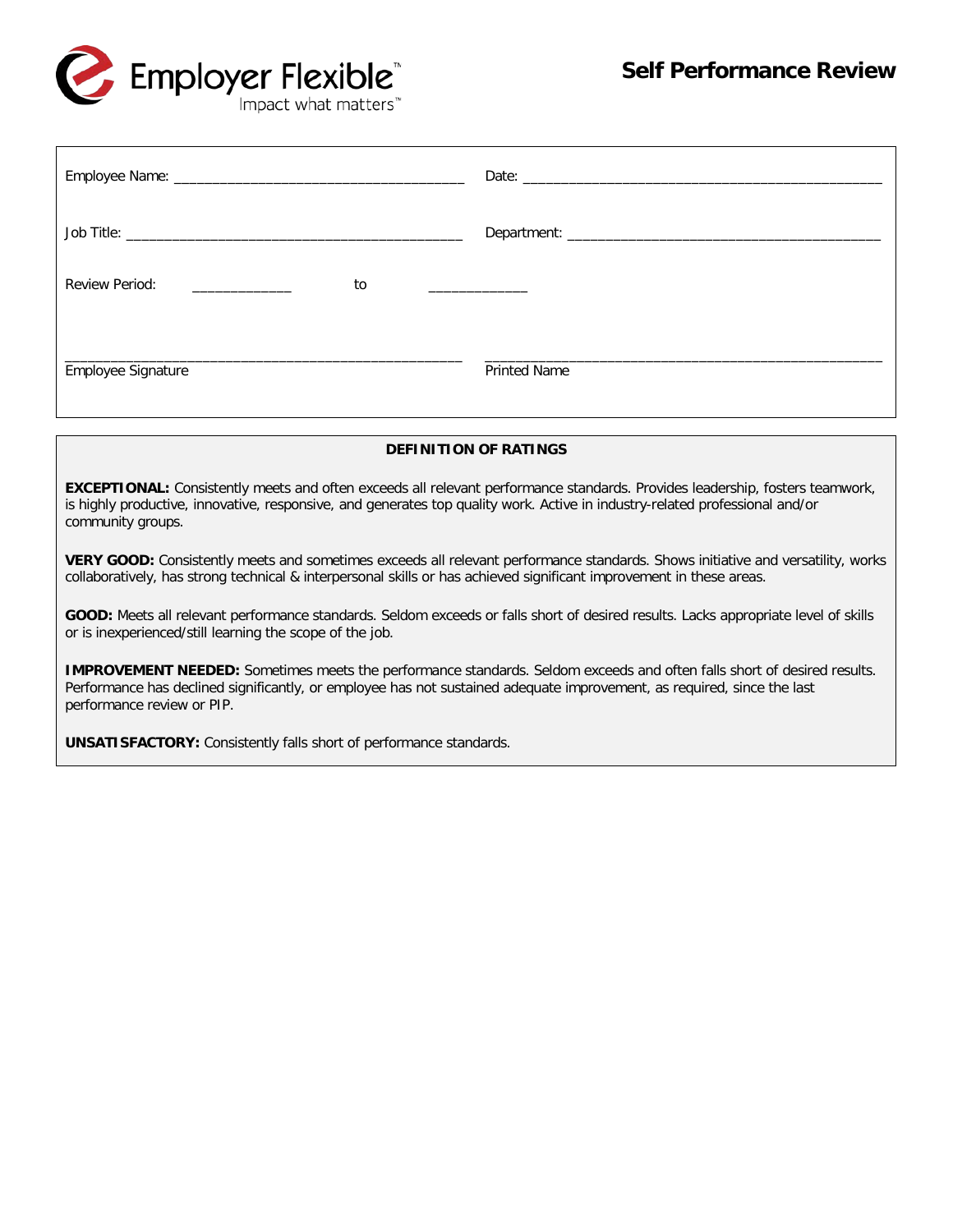#### **Directions:**

Carefully evaluate and describe your contributions and professional strengths or weaknesses in each of the six performance categories on the following pages. Illustrate specific, detailed, examples of goals, results, and job-related behavior since your last review. Rate each category according to the scale provided above while **supporting and substantiating with narrative comments.** Continue your comments on a separate sheet if needed. Send the completed form to your supervisor or manager for review prior to finalizing for the HR file.

### **I. CRITERIA AND PERFORMANCE ELEMENTS**

#### **Professional Skills**

**Job Knowledge:** Possesses working knowledge of all phases of the job and the various techniques and skills necessary for efficient completion of tasks. Remains up-to-date on changes and trends in technical knowledge related to the job. Expands knowledge of the job and company products and services through cross training, acknowledging the impact on other department as it relates to other positions.

| Comments: | 5              | Exceptional           |
|-----------|----------------|-----------------------|
|           | 4              | Very Good             |
|           | 3              | Good                  |
|           | $\overline{2}$ | Improvement<br>Needed |
|           | $\mathbf{A}$   | Unsatisfactory        |

**Judgment:** Ability to make sound and proper decisions by drawing on professional expertise with minimal negative effects on departmental and company goals and results. Willingness to take responsibility for these decisions, and the effects they may have on employee relations.

| Comments: | 5              | Exceptional           |
|-----------|----------------|-----------------------|
|           | 4              | Very Good             |
|           | 3              | Good                  |
|           | $\overline{2}$ | Improvement<br>Needed |
|           | и              | Unsatisfactory        |

#### **Interpersonal Skills**

**Interpersonal Relationships:** Demonstrates a willingness to cooperate, work, and communicate with coworkers, supervisors, vendors, or clients.

| Comments: | 5 | Exceptional           |
|-----------|---|-----------------------|
|           | 4 | Very Good             |
|           | 3 | Good                  |
|           | 2 | Improvement<br>Needed |
|           |   | Unsatisfactory        |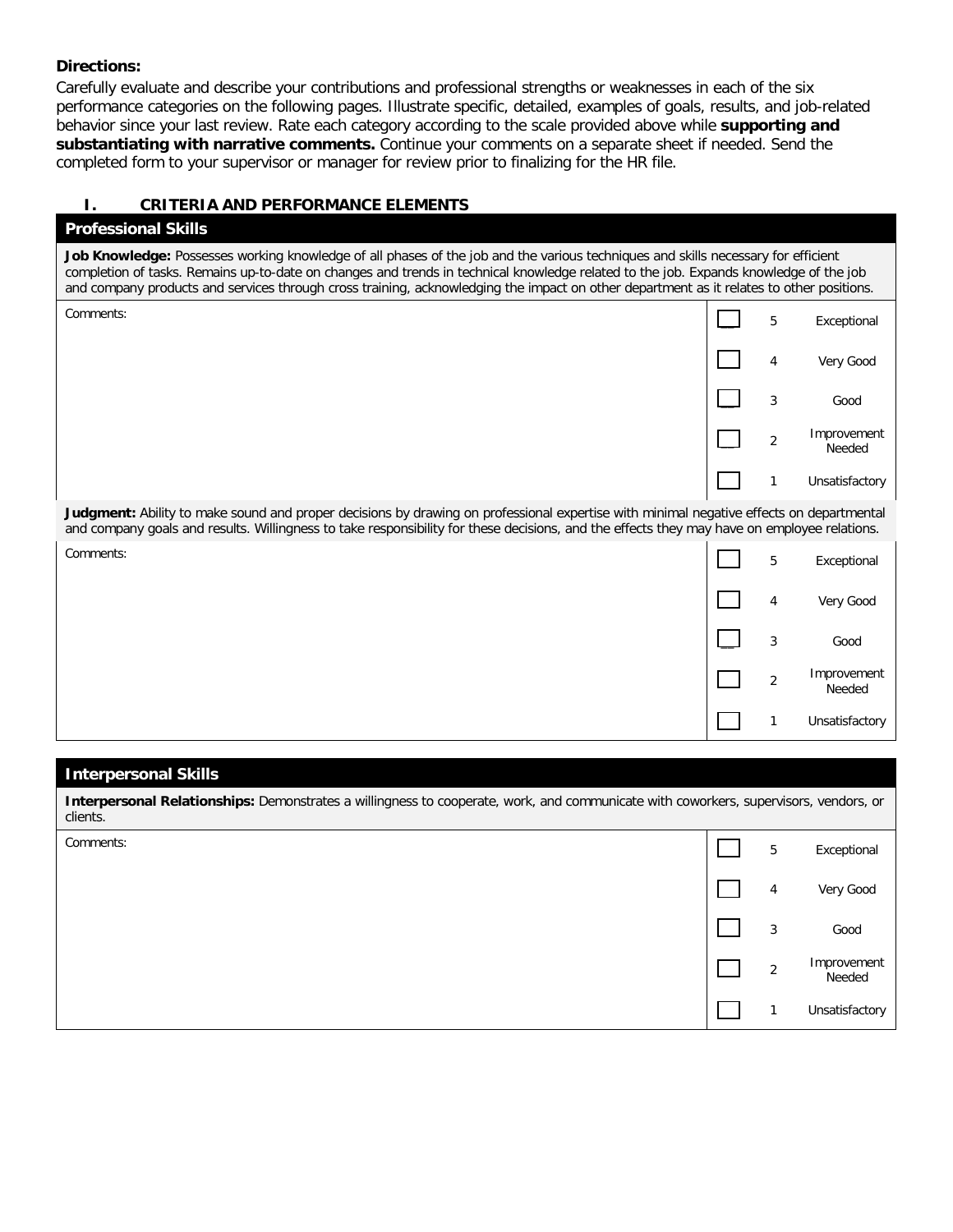**Communication:** Effectiveness of communication in individual and group situations. Ability to convey ideas clearly and concisely. Willingness to participate and share opinions.

| Comments: | 5              | Exceptional           |
|-----------|----------------|-----------------------|
|           | 4              | Very Good             |
|           | 3              | Good                  |
|           | $\overline{2}$ | Improvement<br>Needed |
|           |                | Unsatisfactory        |

4 Very Good

\_\_ <sup>2</sup> Improvement Needed

\_\_ 3 Good

# **Cooperation:** Demonstrates a willingness to cooperate, work, and communicate with coworkers, supervisors, vendors, or clients. comments: 5 Exceptional Exceptional Exceptional Exceptional Exceptional Exceptional Exceptional Exceptional Exceptional Exceptional Exceptional Exceptional Exceptional Exceptional Exceptional Exceptional Exceptional Except to participate and share opinions.

**Administrative Skills**

|                                                                                                                                                                                   | 1              | Unsatisfactory        |
|-----------------------------------------------------------------------------------------------------------------------------------------------------------------------------------|----------------|-----------------------|
| Coordination: Effectiveness of communication in individual and group situations. Ability to convey ideas clearly and concisely. Willingness<br>to participate and share opinions. |                |                       |
| Comments:                                                                                                                                                                         | 5              | Exceptional           |
|                                                                                                                                                                                   | 4              | Very Good             |
|                                                                                                                                                                                   | 3              | Good                  |
|                                                                                                                                                                                   | 2              | Improvement<br>Needed |
|                                                                                                                                                                                   | 1              | Unsatisfactory        |
| Adherence to Policies and Procedures: Properly applies company and department policies and procedures to job responsibilities.                                                    |                |                       |
| Comments:                                                                                                                                                                         | 5              | Exceptional           |
|                                                                                                                                                                                   | 4              | Very Good             |
|                                                                                                                                                                                   | 3              | Good                  |
|                                                                                                                                                                                   | $\overline{2}$ | Improvement<br>Needed |
|                                                                                                                                                                                   |                | Unsatisfactory        |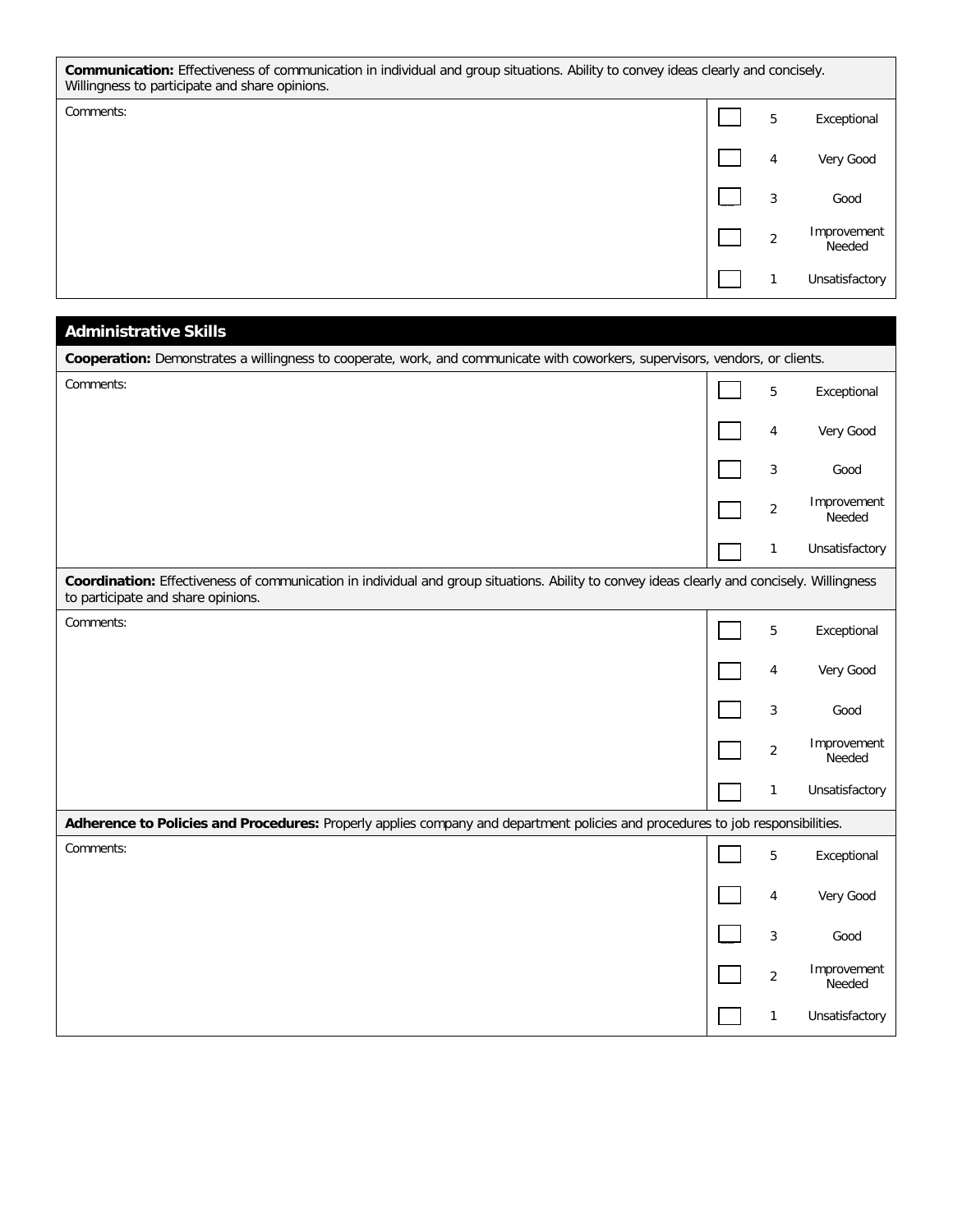| Orientation Toward Results: Ability to initiate projects, anticipate changes, set proper priorities, follow through, and meet deadlines. |          |                       |
|------------------------------------------------------------------------------------------------------------------------------------------|----------|-----------------------|
| Comments:                                                                                                                                | 5        | Exceptional           |
|                                                                                                                                          | 4        | Very Good             |
|                                                                                                                                          | 3        | Good                  |
|                                                                                                                                          | $\Omega$ | Improvement<br>Needed |
|                                                                                                                                          |          | Unsatisfactory        |

## **II. PERFORMANCE EXPECTATIONS**

| List and comment on four major performance expectations you had for the employee during the current review period. Specify on<br>how well the employee supported/reached your expectations. Consider quality, impact on department objectives, and operating<br>results. |                |                       |
|--------------------------------------------------------------------------------------------------------------------------------------------------------------------------------------------------------------------------------------------------------------------------|----------------|-----------------------|
| <b>Performance Expectation:</b>                                                                                                                                                                                                                                          |                |                       |
|                                                                                                                                                                                                                                                                          |                |                       |
| Comments:                                                                                                                                                                                                                                                                | 5              | Exceptional           |
|                                                                                                                                                                                                                                                                          | 4              | Very Good             |
|                                                                                                                                                                                                                                                                          | $\sqrt{3}$     | Good                  |
|                                                                                                                                                                                                                                                                          | $\overline{2}$ | Improvement<br>Needed |
|                                                                                                                                                                                                                                                                          | $\mathbf{1}$   | Unsatisfactory        |
| <b>Performance Expectation:</b>                                                                                                                                                                                                                                          |                |                       |
|                                                                                                                                                                                                                                                                          |                |                       |
| Comments:                                                                                                                                                                                                                                                                | 5              | Exceptional           |
|                                                                                                                                                                                                                                                                          | 4              | Very Good             |
|                                                                                                                                                                                                                                                                          | $\sqrt{3}$     | Good                  |
|                                                                                                                                                                                                                                                                          | $\sqrt{2}$     | Improvement<br>Needed |
|                                                                                                                                                                                                                                                                          | $\mathbf{1}$   | Unsatisfactory        |
| <b>Performance Expectation:</b>                                                                                                                                                                                                                                          |                |                       |
|                                                                                                                                                                                                                                                                          |                |                       |
| Comments:                                                                                                                                                                                                                                                                | 5              | Exceptional           |
|                                                                                                                                                                                                                                                                          | 4              | Very Good             |
|                                                                                                                                                                                                                                                                          | 3              | Good                  |
|                                                                                                                                                                                                                                                                          | $\overline{c}$ | Improvement<br>Needed |
|                                                                                                                                                                                                                                                                          | $\mathbf{1}$   | Unsatisfactory        |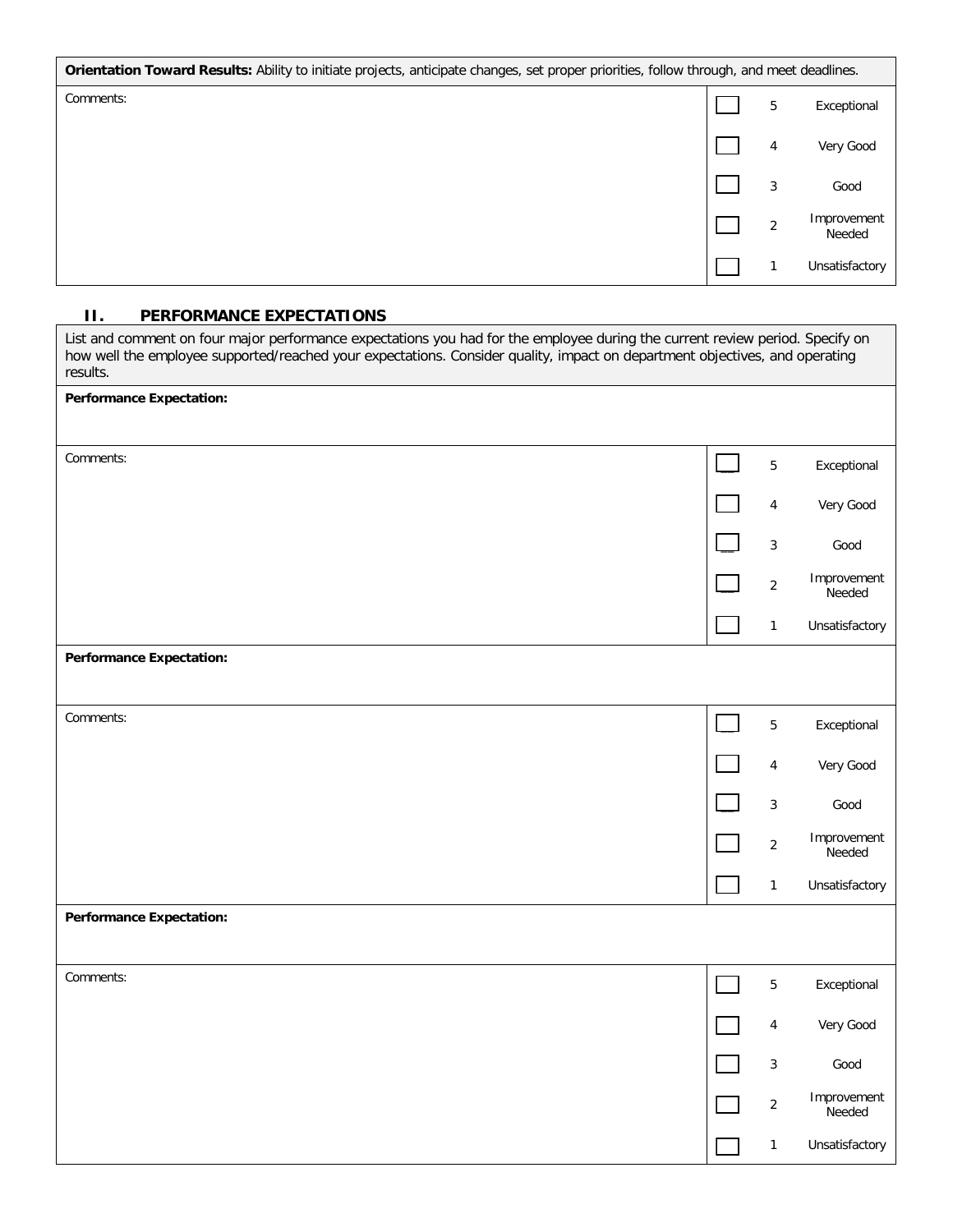| <b>Performance Expectation:</b> |                 |                       |
|---------------------------------|-----------------|-----------------------|
|                                 |                 |                       |
| Comments:                       | $5\phantom{.0}$ | Exceptional           |
|                                 | 4               | Very Good             |
|                                 | $\mathbf{3}$    | Good                  |
|                                 | $\overline{2}$  | Improvement<br>Needed |
|                                 | $\mathbf{1}$    | Unsatisfactory        |

# **III. RATE OVERALL PERFORMANCE**

| TOTAL POINTS |            | NUMBER OF FACTORS<br>RATED |   | <b>OVERALL RATING</b> |
|--------------|------------|----------------------------|---|-----------------------|
|              | DIVIDED BY |                            | - |                       |

# **IV. ACCOMPLISHMENTS AND CONTRIBUTIONS**

| Describe the accomplishments and contributions the employee made during the review period in areas other than those covered by<br>specific objectives. |
|--------------------------------------------------------------------------------------------------------------------------------------------------------|
|                                                                                                                                                        |
| $\mathbf{2}$                                                                                                                                           |
| 3.                                                                                                                                                     |

# **V. MAJOR STRENGTHS** 1. 2. 3.

# **VI. AREAS NEEDING IMPROVEMENT**

| . . |  |
|-----|--|
|     |  |

# **VII. TRAINING AND DEVELOPMENT**

What training or development activities should be considered during the next review period?